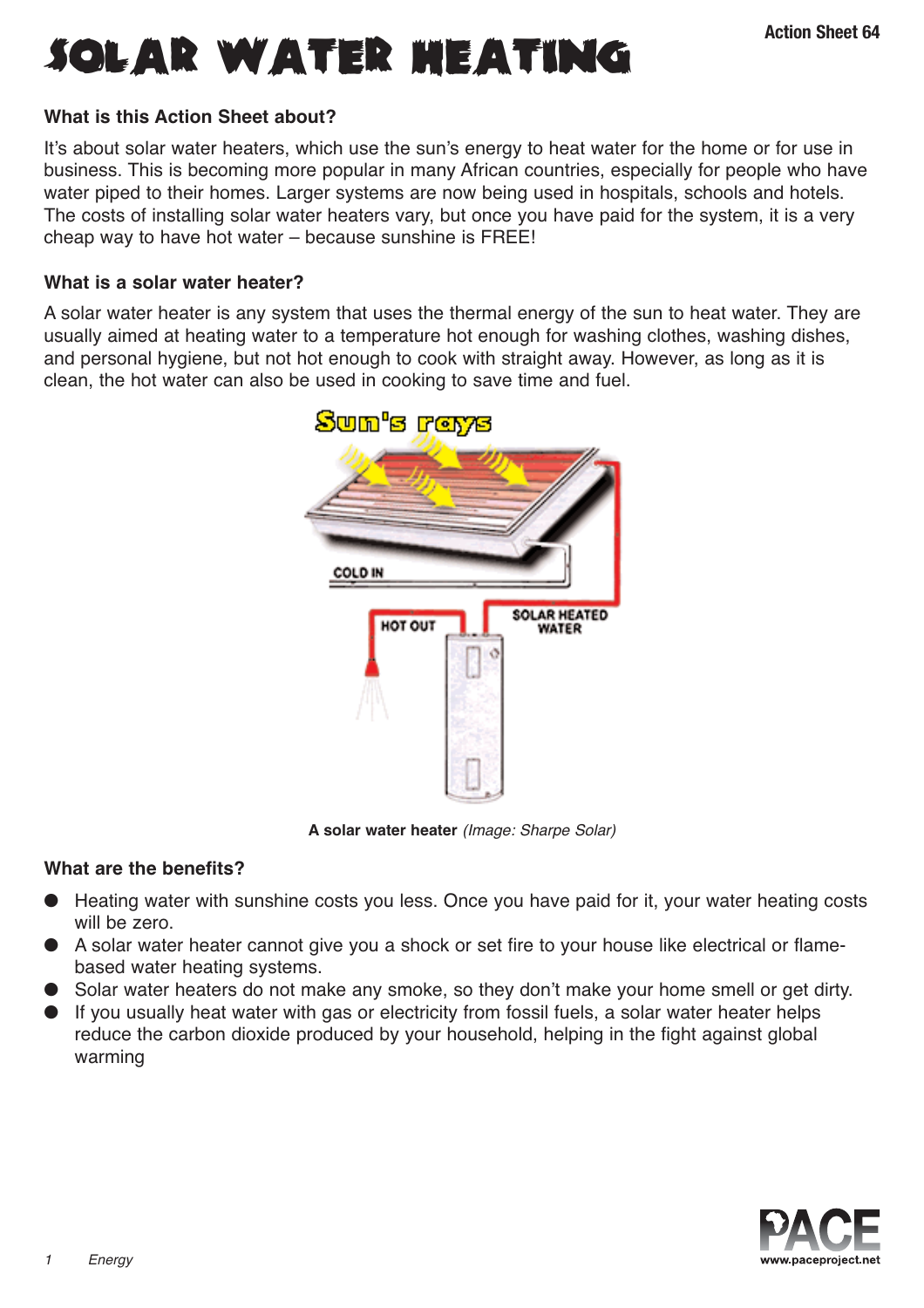If everyone used solar water heating to the maximum, big savings in fossil fuel consumption could be made. The Kenyan Ministry of Energy estimates that if Kenya used the maximum possible number of solar water heaters, the country could reduce oil imports by 4%, which would save US\$30 million annually. It's good for the environment too. In South Africa, a 2m<sup>2</sup> solar water heater can save the following resources and emissions: 1,000kg of coal, 2,600 litres water, 1,800kg carbon dioxide; 284kg ash; 16.4kg sulphur dioxide; and 7.2kg nitrous oxide. In Botswana, the government has passed a law that requires all new government buildings to be fitted with solar water heaters.

# **How does it work?**

The basic idea behind the solar water heater is a piece of black piping, filled with water, and laid in the sun for the water to heat up. To heat up more water you increase the number of pipes to make a "collector" and add a tank to store the heated water in. The whole system is insulated to minimize heat-loss. Water is cycled through the collector several times to raise the temperature. Some systems use electric pumps to pump water through the system, but this increases the cost. Alternatively, water can be made to pass through the pipes without a pump using the thermosyphon effect.

Thermosyphons use the fact that hot water rises above cold water. In a passive thermosyphon system, the tank is always above the collector. As the water in the pipes heats up, it rises up into the top of the tank, causing cold water from the bottom of the tank to flow down into the collector. The flow continues until the water in the pipes and the tank is at the same temperature. One-way valves are fitted to stop water flowing back the other way when the temperature drops at night. **Thermosyphon solar water heater** (Image: Government of Western Australia website)



# **How much do household solar water heater systems cost?**

The cost will vary widely around Africa, depending on the size of the system and whether the materials used have to be imported. Import taxes and taxes on business sometimes add to the expense. Governments could help promote solar water heating by reducing taxes for businesses selling solar water heaters. In South Africa in 2005, a 70 litre solar water heating system cost R3000 (US\$455). Larger systems with electric back-up cost up to R10000 (US\$1520).